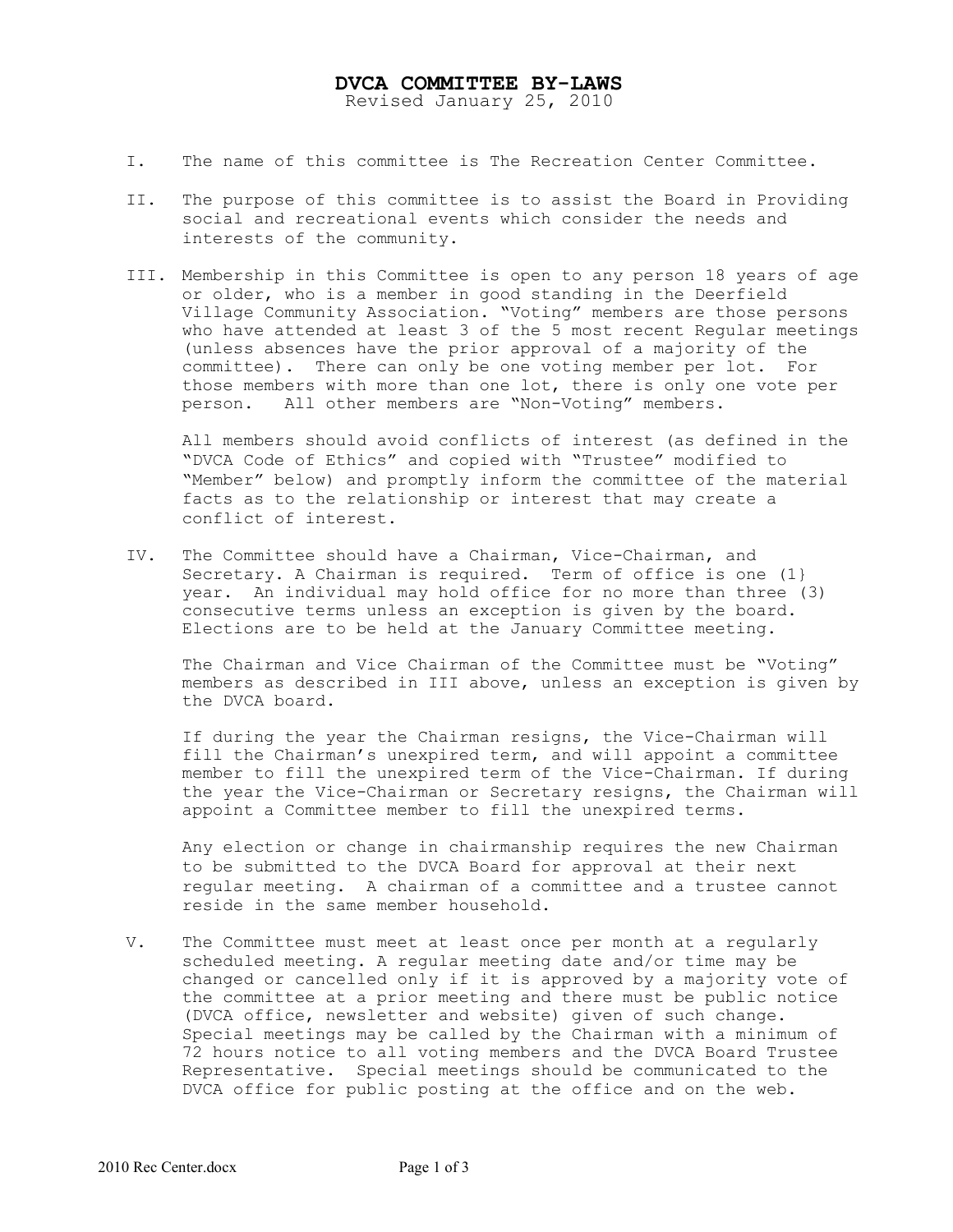## DVCA COMMITTEE BY-LAWS

Revised January 25, 2010

To hold a vote, there must be a quorum of 51% of the members, but not less than three (3) voting members. Proxy votes are not allowed.

- VI. RULES OF ORDER
	- A. The Chairman will provide an agenda of topics to the attendees of the meeting. Any resident of Deerfield Village may attend the meeting. Any resident may contact the Chairman prior to the meeting and enter an item of discussion on the agenda. The Chairman will introduce each topic for discussion, guide the discussion and bring the discussion to a conclusion. All attendees shall be permitted to express their views on a topic. Only "Voting Members" can make motions and vote.

A member will not be allowed to speak or vote on any matter in which there is a conflict of interest;

- B. Rule will be by majority vote. A phone in vote will be allowed at the meeting if a voting member cannot attend due to a conflict. A speakerphone at the meeting will be required for a phone vote to be held. If the minority voters wish to enter a dissenting view, that view will be recorded in the minutes of the meeting.
- VII. The By-laws may be amended once in a twelve month period and cannot conflict with the DVCA By-Laws or Articles of Incorporation. To pass, an amendment must receive a 2/3rds majority vote of the Voting Members. Any changes to the By-Laws will be submitted to the DVCA Board for approval

## Conflicts of Interest

A Member shall be considered to have a conflict of interest if:

(a) such Member has an interests in a transaction which might reasonably impair such Member's independent, unbiased judgment in the discharge of his or her responsibilities to DVCA or

(b) such Member is aware that a member of his/her family (which for the purposes of this Article shall be a spouse, parents, siblings, children, and any other relative, or any other person that resides in the same household as the Member), or any organization in which such Member (or member of his or her family) is an officer, director, employee, member, partner, or Member, or has a controlling interest, or has an existing or potential financial or other interest that is or may be involved in a transaction with DVCA.

All Members shall avoid conflicts of interest, and disclose to the Board any conflict of interest at the earliest practicable time. No Member shall speak on any matter under consideration at a Board meeting without first disclosing the conflict of interest; and no Members shall vote on any matter in which there is a conflict of interest. The minutes of such meeting shall reflect that a disclosure was made and that the Member abstained from voting. Any Member who is uncertain